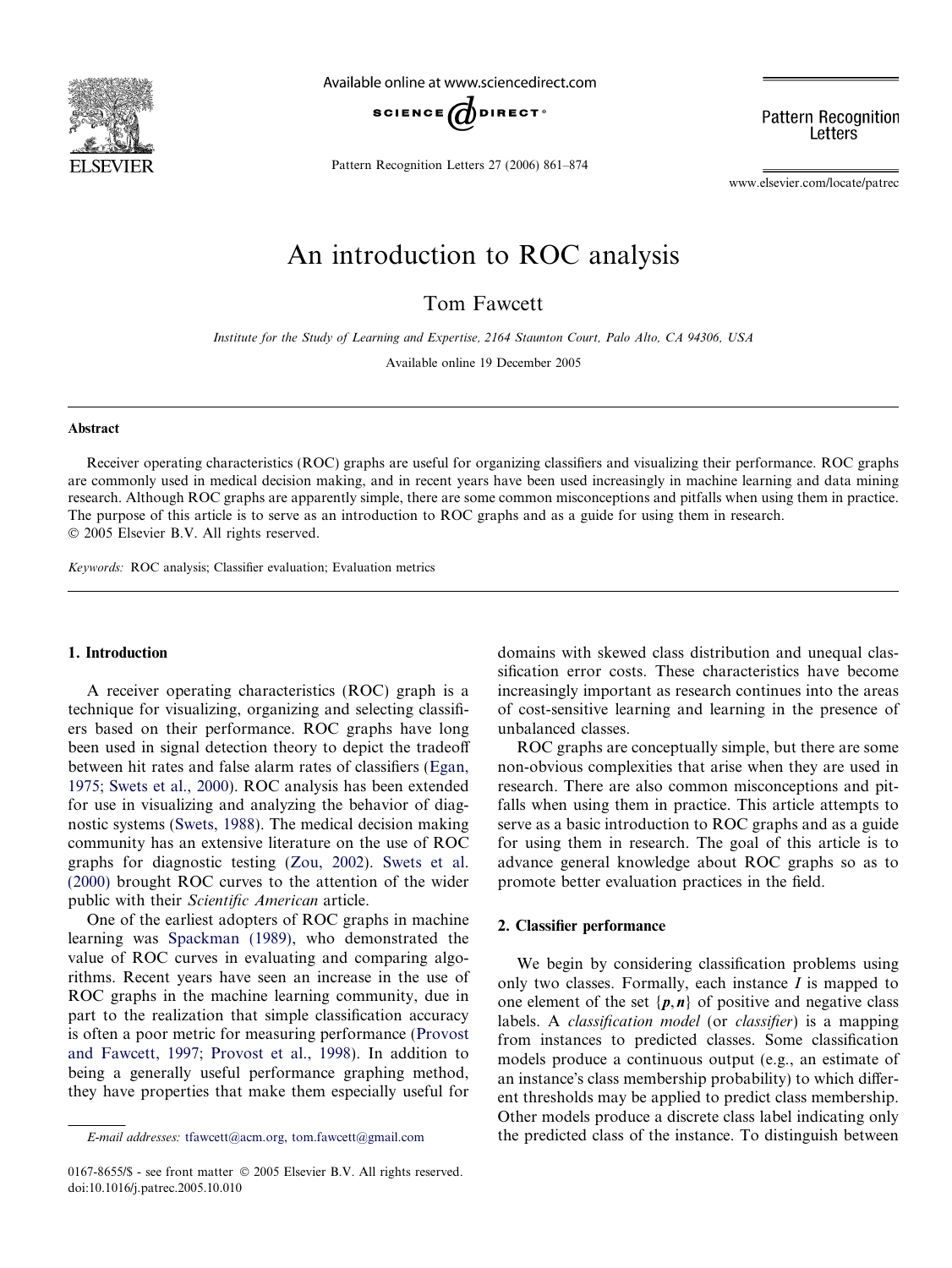<span id="page-1-0"></span>

Fig. 1. Confusion matrix and common performance metrics calculated from it.

the actual class and the predicted class we use the labels  ${Y, N}$  for the class predictions produced by a model.

Given a classifier and an instance, there are four possible outcomes. If the instance is positive and it is classified as positive, it is counted as a true positive; if it is classified as negative, it is counted as a false negative. If the instance is negative and it is classified as negative, it is counted as a true negative; if it is classified as positive, it is counted as a false positive. Given a classifier and a set of instances (the test set), a two-by-two confusion matrix (also called a contingency table) can be constructed representing the dispositions of the set of instances. This matrix forms the basis for many common metrics.

Fig. 1 shows a confusion matrix and equations of several common metrics that can be calculated from it. The numbers along the major diagonal represent the correct decisions made, and the numbers of this diagonal represent the errors—the confusion—between the various classes. The true positive rate<sup>1</sup> (also called *hit rate* and *recall*) of a classifier is estimated as

*tp rate* 
$$
\approx
$$
  $\frac{\text{Positives correctly classified}}{\text{Total positives}}$ 

The false positive rate (also called *false alarm rate*) of the classifier is

fp rate  $\approx$  Negatives incorrectly classified Total negatives

Additional terms associated with ROC curves are

$$
sensitivity = recall
$$

specificity  $=$   $\frac{\text{True negatives}}{\text{False positives} + \text{True negatives}}$  $= 1 - fp$  rate

positive predictive value  $=$  precision

## 3. ROC space

ROC graphs are two-dimensional graphs in which tp rate is plotted on the Y axis and fp rate is plotted on the  $X$  axis. An ROC graph depicts relative tradeoffs between benefits (true positives) and costs (false positives). Fig. 2 shows an ROC graph with five classifiers labeled A through E.

A discrete classifier is one that outputs only a class label. Each discrete classifier produces an (fp rate, tp rate) pair corresponding to a single point in ROC space. The classifiers in Fig. 2 are all discrete classifiers.

Several points in ROC space are important to note. The lower left point  $(0, 0)$  represents the strategy of never issuing a positive classification; such a classifier commits no false positive errors but also gains no true positives. The opposite strategy, of unconditionally issuing positive classifications, is represented by the upper right point  $(1, 1)$ .

The point  $(0,1)$  represents perfect classification. D's performance is perfect as shown.

Informally, one point in ROC space is better than another if it is to the northwest (tp rate is higher, fp rate is lower, or both) of the first. Classifiers appearing on the left-hand side of an ROC graph, near the  $X$  axis, may be



Fig. 2. A basic ROC graph showing five discrete classifiers.

 $1$  For clarity, counts such as TP and FP will be denoted with upper-case letters and rates such as tp rate will be denoted with lower-case.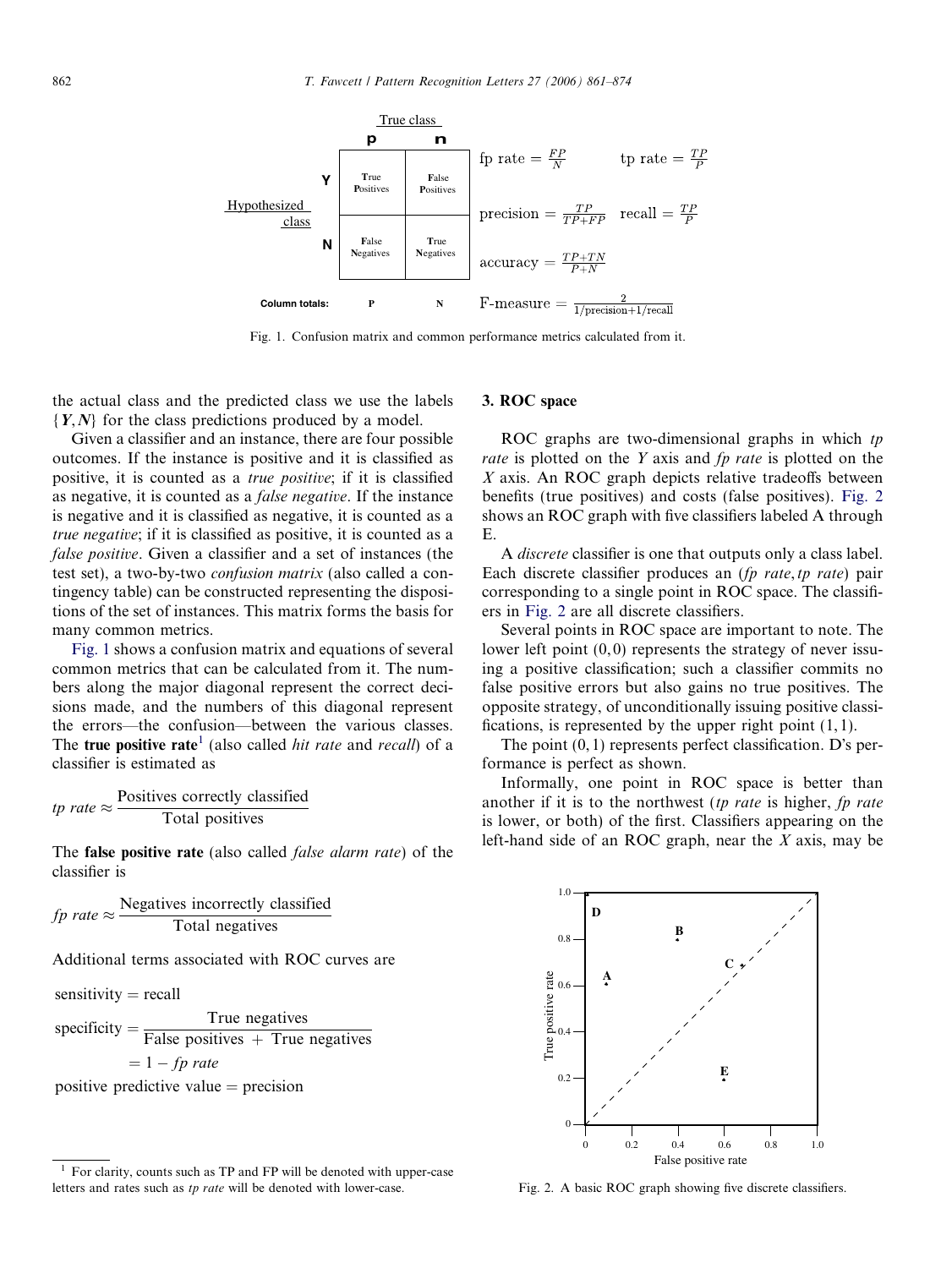<span id="page-2-0"></span>thought of as ''conservative'': they make positive classifications only with strong evidence so they make few false positive errors, but they often have low true positive rates as well. Classifiers on the upper right-hand side of an ROC graph may be thought of as ''liberal'': they make positive classifications with weak evidence so they classify nearly all positives correctly, but they often have high false positive rates. In [Fig. 2](#page-1-0), A is more conservative than B. Many real world domains are dominated by large numbers of negative instances, so performance in the far left-hand side of the ROC graph becomes more interesting.

#### 3.1. Random performance

The diagonal line  $y = x$  represents the strategy of randomly guessing a class. For example, if a classifier randomly guesses the positive class half the time, it can be expected to get half the positives and half the negatives correct; this yields the point (0.5, 0.5) in ROC space. If it guesses the positive class 90% of the time, it can be expected to get 90% of the positives correct but its false positive rate will increase to 90% as well, yielding (0.9, 0.9) in ROC space. Thus a random classifier will produce a ROC point that ''slides'' back and forth on the diagonal based on the frequency with which it guesses the positive class. In order to get away from this diagonal into the upper triangular region, the classifier must exploit some information in the data. In [Fig. 2](#page-1-0),  $C$ 's performance is virtually random. At (0.7, 0.7), C may be said to be guessing the positive class 70% of the time.

Any classifier that appears in the lower right triangle performs worse than random guessing. This triangle is therefore usually empty in ROC graphs. If we negate a classifier—that is, reverse its classification decisions on every instance—its true positive classifications become false negative mistakes, and its false positives become true negatives. Therefore, any classifier that produces a point in the lower right triangle can be negated to produce a point in the upper left triangle. In [Fig. 2](#page-1-0), E performs much worse than random, and is in fact the negation of B. Any classifier on the diagonal may be said to have no information about the class. A classifier below the diagonal may be said to have useful information, but it is applying the information incorrectly ([Flach and Wu, 2003\)](#page-12-0).

Given an ROC graph in which a classifier's performance appears to be slightly better than random, it is natural to ask: "is this classifier's performance truly significant or is it only better than random by chance?'' There is no conclusive test for this, but [Forman \(2002\)](#page-12-0) has shown a methodology that addresses this question with ROC curves.

# 4. Curves in ROC space

Many classifiers, such as decision trees or rule sets, are designed to produce only a class decision, i.e., a  $Y$  or  $N$ on each instance. When such a discrete classifier is applied to a test set, it yields a single confusion matrix, which in

turn corresponds to one ROC point. Thus, a discrete classifier produces only a single point in ROC space.

Some classifiers, such as a Naive Bayes classifier or a neural network, naturally yield an instance probability or score, a numeric value that represents the degree to which an instance is a member of a class. These values can be strict probabilities, in which case they adhere to standard theorems of probability; or they can be general, uncalibrated scores, in which case the only property that holds is that a higher score indicates a higher probability. We shall call both a probabilistic classifier, in spite of the fact that the output may not be a proper probability. $^{2}$ 

Such a ranking or scoring classifier can be used with a threshold to produce a discrete (binary) classifier: if the classifier output is above the threshold, the classifier produces a  $Y$ , else a  $N$ . Each threshold value produces a different point in ROC space. Conceptually, we may imagine varying a threshold from  $-\infty$  to  $+\infty$  and tracing a curve through ROC space. Computationally, this is a poor way of generating an ROC curve, and the next section describes a more efficient and careful method.

[Fig. 3](#page-3-0) shows an example of an ROC ''curve'' on a test set of 20 instances. The instances, 10 positive and 10 negative, are shown in the table beside the graph. Any ROC curve generated from a finite set of instances is actually a step function, which approaches a true curve as the number of instances approaches infinity. The step function in [Fig. 3](#page-3-0) is taken from a very small instance set so that each point's derivation can be understood. In the table of [Fig. 3](#page-3-0), the instances are sorted by their scores, and each point in the ROC graph is labeled by the score threshold that produces it. A threshold of  $+\infty$  produces the point (0,0). As we lower the threshold to 0.9 the first positive instance is classified positive, yielding  $(0, 0.1)$ . As the threshold is further reduced, the curve climbs up and to the right, ending up at  $(1, 1)$  with a threshold of 0.1. Note that lowering this threshold corresponds to moving from the ''conservative'' to the ''liberal'' areas of the graph.

Although the test set is very small, we can make some tentative observations about the classifier. It appears to perform better in the more conservative region of the graph; the ROC point at  $(0.1, 0.5)$  produces its highest accuracy (70%). This is equivalent to saying that the classifier is better at identifying likely positives than at identifying likely negatives. Note also that the classifier's best accuracy occurs at a threshold of  $\geq 0.54$ , rather than at  $\geq 0.5$  as we might expect with a balanced distribution. The next section discusses this phenomenon.

# 4.1. Relative versus absolute scores

An important point about ROC graphs is that they measure the ability of a classifier to produce good *relative* 

<sup>2</sup> Techniques exist for converting an uncalibrated score into a proper probability but this conversion is unnecessary for ROC curves.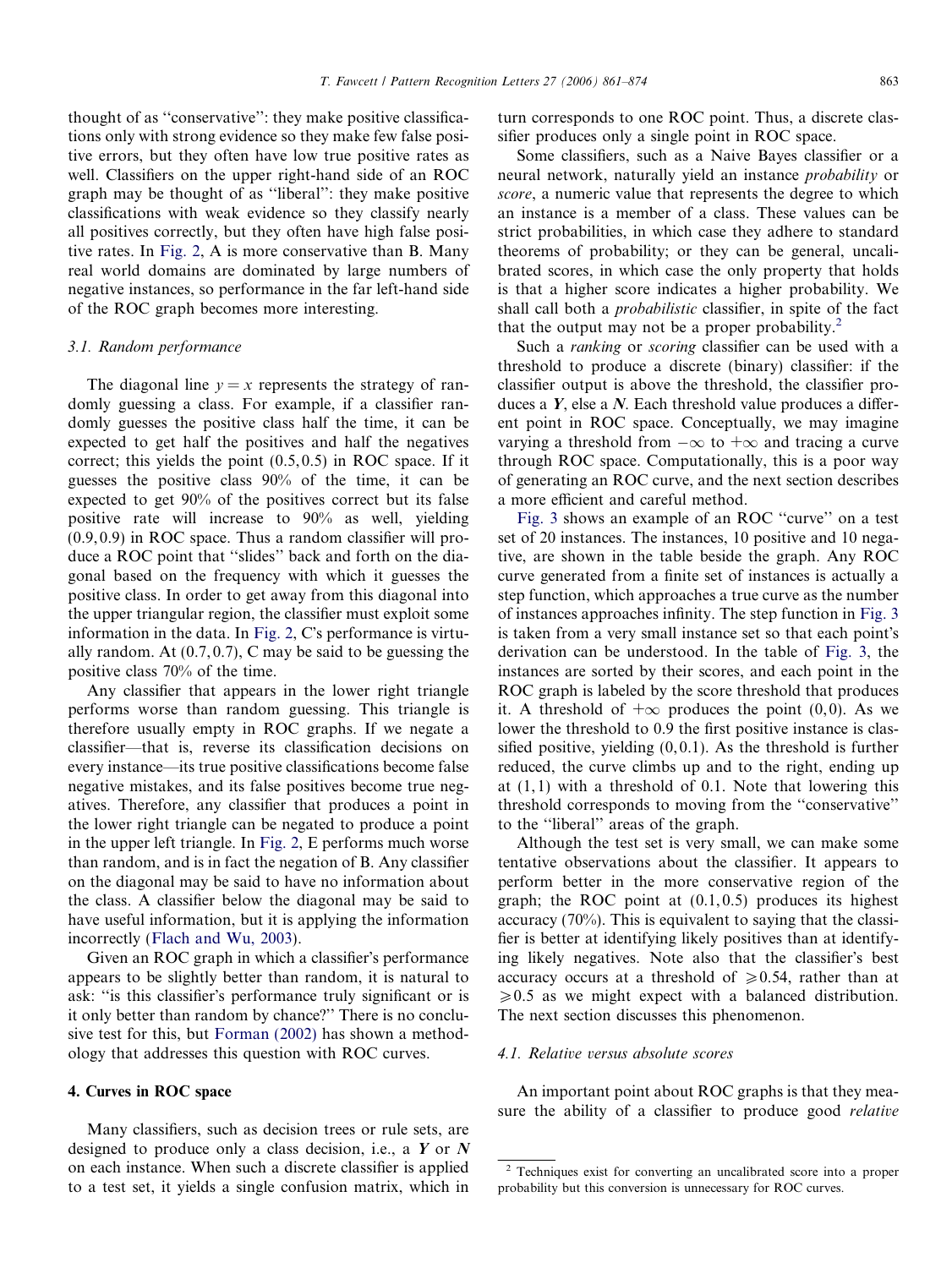<span id="page-3-0"></span>

|                    | Inst#           |                          | <b>Class</b>                            | <b>Score</b>                                                                                                                                                                                                                                                                                                   | Inst#               | <b>Class</b> | Score                  |
|--------------------|-----------------|--------------------------|-----------------------------------------|----------------------------------------------------------------------------------------------------------------------------------------------------------------------------------------------------------------------------------------------------------------------------------------------------------------|---------------------|--------------|------------------------|
|                    |                 | $\mathbf{1}$             | p                                       | .9                                                                                                                                                                                                                                                                                                             | 11                  | p            | $\mathcal{A}$          |
|                    |                 | $\overline{c}$           | p                                       | $\boldsymbol{.8}$                                                                                                                                                                                                                                                                                              | 12                  | $\mathbf n$  | .39                    |
|                    |                 | 3                        | $\mathbf n$                             | $\cdot 7$                                                                                                                                                                                                                                                                                                      | 13                  | p            | .38                    |
|                    |                 | $\overline{\mathcal{L}}$ | p                                       | .6                                                                                                                                                                                                                                                                                                             | 14                  | $\mathbf n$  | .37                    |
|                    |                 | 5                        | p                                       | .55                                                                                                                                                                                                                                                                                                            | 15                  | $\mathbf n$  | .36                    |
|                    |                 | 6                        | $\mathbf{p}$                            | .54                                                                                                                                                                                                                                                                                                            | 16                  | $\mathbf n$  | .35                    |
|                    |                 | 7                        | $\mathbf n$                             | .53                                                                                                                                                                                                                                                                                                            | 17                  | p            | .34                    |
|                    |                 | 8                        | $\mathbf n$                             | .52                                                                                                                                                                                                                                                                                                            | 18                  | $\mathbf n$  | .33                    |
|                    |                 | 9                        | p                                       | .51                                                                                                                                                                                                                                                                                                            | 19                  | p            | .30                    |
|                    |                 | 10                       | $\mathbf n$                             | .505                                                                                                                                                                                                                                                                                                           | 20                  | $\mathbf n$  | $\cdot$                |
|                    | 1               |                          |                                         |                                                                                                                                                                                                                                                                                                                |                     |              | 30                     |
|                    | 0.9             |                          |                                         | 34<br>$x^3$<br>$x^4 - x^3$<br>$x^4 - x^3$<br>$x^6 - x^2 - x^3 - x^3$<br>$x^5 - x^3$<br>$x^6 - x^3$<br>$x^7 - x^3$<br>$x^8 - x^3$<br>$x^9 - x^3$<br>$x^8 - x^3$<br>$x^9 - x^3$<br>$x^9 - x^3$<br>$x^9 - x^3$<br>$x^9 - x^3$<br>$x^9 - x^3$<br>$x^9 - x^3$<br>$x^9 - x^3$<br>$x^9 - x^3$<br>$x^9 - x^3$<br>$x^9$ |                     |              | $x^3$<br>$x^4$ - $x^3$ |
| True positive rate | 0.8             |                          |                                         |                                                                                                                                                                                                                                                                                                                |                     |              |                        |
|                    | 0.7             |                          |                                         |                                                                                                                                                                                                                                                                                                                |                     |              |                        |
|                    |                 |                          |                                         |                                                                                                                                                                                                                                                                                                                |                     |              |                        |
|                    | 0.6             |                          | $x^{\overline{53}}$ $x^{\overline{52}}$ |                                                                                                                                                                                                                                                                                                                |                     |              |                        |
|                    | 0.5             |                          |                                         |                                                                                                                                                                                                                                                                                                                |                     |              |                        |
|                    | 0.4             | $+55$<br>$+55$<br>$+6$   |                                         |                                                                                                                                                                                                                                                                                                                |                     |              |                        |
|                    | 0.3             |                          |                                         |                                                                                                                                                                                                                                                                                                                |                     |              |                        |
|                    | 8.<br>0.2       |                          |                                         |                                                                                                                                                                                                                                                                                                                |                     |              |                        |
|                    | $0.1*^{9}$      |                          |                                         |                                                                                                                                                                                                                                                                                                                |                     |              |                        |
|                    | <b>Infinity</b> |                          |                                         |                                                                                                                                                                                                                                                                                                                |                     |              |                        |
|                    | $0\frac{8}{10}$ | 0.1                      | 0.2                                     | 0.3<br>0.4                                                                                                                                                                                                                                                                                                     | 0.5<br>0.6          | 0.7<br>0.8   | 0.9<br>1               |
|                    |                 |                          |                                         |                                                                                                                                                                                                                                                                                                                | False positive rate |              |                        |

 $\overline{1}$ 

Fig. 3. The ROC ''curve'' created by thresholding a test set. The table shows 20 data and the score assigned to each by a scoring classifier. The graph shows the corresponding ROC curve with each point labeled by the threshold that produces it.

instance scores. A classifier need not produce accurate, calibrated probability estimates; it need only produce relative accurate scores that serve to discriminate positive and negative instances.

Consider the simple instance scores shown in [Fig. 4](#page-4-0), which came from a Naive Bayes classifier. Comparing the hypothesized class (which is Y if score  $> 0.5$ , else N) against the true classes, we can see that the classifier gets instances 7 and 8 wrong, yielding 80% accuracy. However, consider the ROC curve on the left side of the figure. The curve rises vertically from  $(0, 0)$  to  $(0, 1)$ , then horizontally to  $(1, 1)$ . This indicates perfect classification performance on this test set. Why is there a discrepancy?

The explanation lies in what each is measuring. The ROC curve shows the ability of the classifier to rank the positive instances relative to the negative instances, and it

is indeed perfect in this ability. The accuracy metric imposes a threshold (score  $> 0.5$ ) and measures the resulting classifications with respect to the scores. The accuracy measure would be appropriate if the scores were proper probabilities, but they are not. Another way of saying this is that the scores are not properly calibrated, as true probabilities are. In ROC space, the imposition of a 0.5 threshold results in the performance designated by the circled "accuracy point" in [Fig. 4.](#page-4-0) This operating point is suboptimal. We could use the training set to estimate a prior for  $p(p) = 6/10 = 0.6$  and use this as a threshold, but it would still produce suboptimal performance (90% accuracy).

One way to eliminate this phenomenon is to calibrate the classifier scores. There are some methods for doing this [\(Zadrozny and Elkan, 2001](#page-13-0)). Another approach is to use an ROC method that chooses operating points based on their relative performance, and there are methods for doing this as well [\(Provost and Fawcett, 1998, 2001\)](#page-12-0). These latter methods are discussed briefly in Section [6](#page-6-0).

A consequence of relative scoring is that classifier scores should not be compared across model classes. One model class may be designed to produce scores in the range [0, 1] while another produces scores in  $[-1, +1]$  or  $[1, 100]$ . Comparing model performance at a common threshold will be meaningless.

# 4.2. Class skew

ROC curves have an attractive property: they are insensitive to changes in class distribution. If the proportion of positive to negative instances changes in a test set, the ROC curves will not change. To see why this is so, consider the confusion matrix in [Fig. 1.](#page-1-0) Note that the class distribution—the proportion of positive to negative instances—is the relationship of the left  $(+)$  column to the right  $(-)$  column. Any performance metric that uses values from both columns will be inherently sensitive to class skews. Metrics such as accuracy, precision, lift and F score use values from both columns of the confusion matrix. As a class distribution changes these measures will change as well, even if the fundamental classifier performance does not. ROC graphs are based upon tp rate and fp rate, in which each dimension is a strict columnar ratio, so do not depend on class distributions.

To some researchers, large class skews and large changes in class distributions may seem contrived and unrealistic. However, class skews of  $10^1$  and  $10^2$  are very common in real world domains, and skews up to  $10^6$  have been observed in some domains [\(Clearwater and Stern, 1991;](#page-12-0) [Fawcett and Provost, 1996; Kubat et al., 1998; Saitta and](#page-12-0) [Neri, 1998](#page-12-0)). Substantial changes in class distributions are not unrealistic either. For example, in medical decision making epidemics may cause the incidence of a disease to increase over time. In fraud detection, proportions of fraud varied significantly from month to month and place to place ([Fawcett and Provost, 1997\)](#page-12-0). Changes in a manufacturing practice may cause the proportion of defective units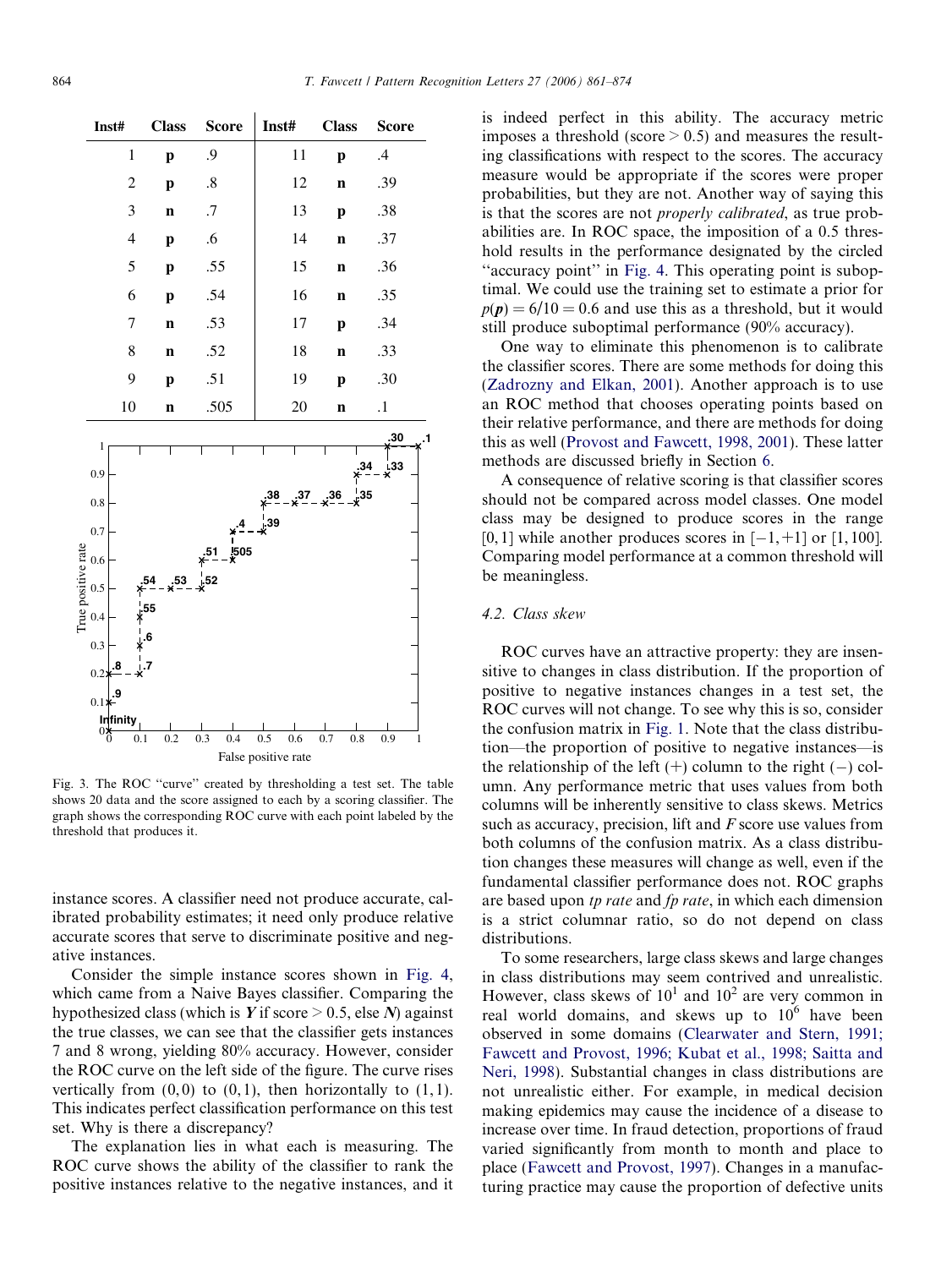<span id="page-4-0"></span>

Fig. 4. Scores and classifications of 10 instances, and the resulting ROC curve.

produced by a manufacturing line to increase or decrease. In each of these examples the prevalence of a class may change drastically without altering the fundamental characteristic of the class, i.e., the target concept.

Precision and recall are common in information retrieval for evaluating retrieval (classification) performance ([Lewis, 1990, 1991](#page-12-0)). Precision-recall graphs are commonly used where static document sets can sometimes be assumed; however, they are also used in dynamic environments such as web page retrieval, where the number of pages irrelevant to a query  $(N)$  is many orders of magnitude greater than P and probably increases steadily over time as web pages are created.

To see the effect of class skew, consider the curves in Fig. 5, which show two classifiers evaluated using ROC curves and precision-recall curves. In Fig. 5a and b, the test



Fig. 5. ROC and precision-recall curves under class skew. (a) ROC curves, 1:1; (b) precision-recall curves, 1:1; (c) ROC curves, 1:10 and (d) precisionrecall curves, 1:10.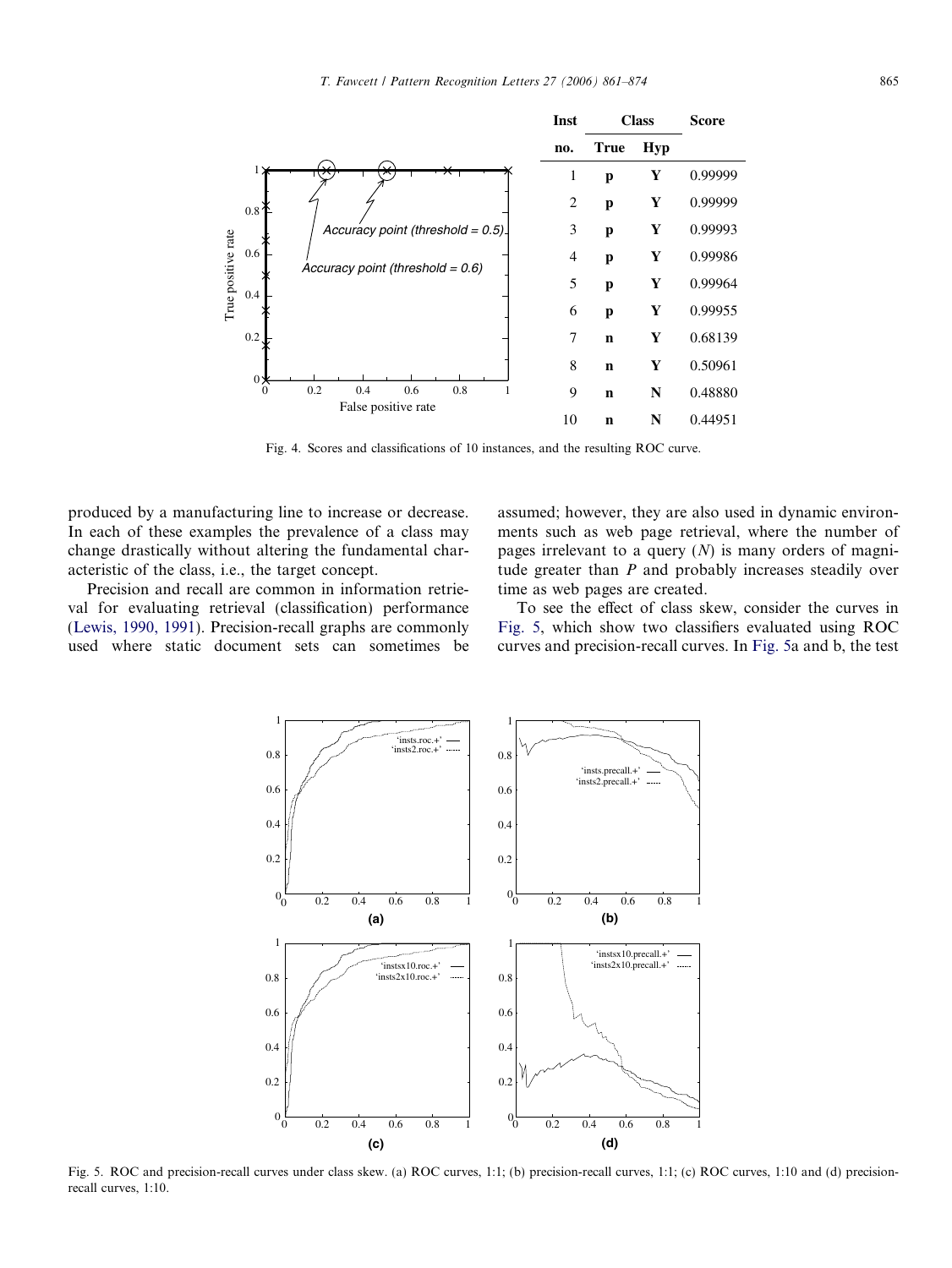set has a balanced 1:1 class distribution. Graph [5](#page-4-0)c and d shows the same two classifiers on the same domain, but the number of negative instances has been increased 10 fold. Note that the classifiers and the underlying concept has not changed; only the class distribution is different. Observe that the ROC graphs in [Fig. 5](#page-4-0)a and c are identical, while the precision-recall graphs in [Fig. 5b](#page-4-0) and d differ substantially. In some cases, the conclusion of which classifier has superior performance can change with a shifted distribution.

#### 4.3. Creating scoring classifiers

Many classifier models are discrete: they are designed to produce only a class label from each test instance. However, we often want to generate a full ROC curve from a classifier instead of just a single point. To this end we want to generate scores from a classifier rather than just a class label. There are several ways of producing such scores.

Many discrete classifier models may easily be converted to scoring classifiers by ''looking inside'' them at the instance statistics they keep. For example, a decision tree determines a class label of a leaf node from the proportion of instances at the node; the class decision is simply the most prevalent class. These class proportions may serve as a score ([Provost and Domingos, 2001\)](#page-12-0). A rule learner keeps similar statistics on rule confidence, and the confidence of a rule matching an instance can be used as a score [\(Fawcett, 2001](#page-12-0)).

Even if a classifier only produces a class label, an aggregation of them may be used to generate a score. MetaCost [\(Domingos, 1999\)](#page-12-0) employs bagging to generate an ensemble of discrete classifiers, each of which produces a vote. The set of votes could be used to generate a score.<sup>3</sup>

Finally, some combination of scoring and voting can be employed. For example, rules can provide basic probability estimates, which may then be used in weighted voting [\(Fawcett, 2001](#page-12-0)).

## 5. Efficient generation of ROC curves

Given a test set, we often want to generate an ROC curve efficiently from it. We can exploit the monotonicity of thresholded classifications: any instance that is classified positive with respect to a given threshold will be classified positive for all lower thresholds as well. Therefore, we

can simply sort the test instances decreasing by  $f$  scores and move down the list, processing one instance at a time and updating TP and FP as we go. In this way an ROC graph can be created from a linear scan.

The algorithm is shown in Algorithm 1. TP and FP both start at zero. For each positive instance we increment TP and for every negative instance we increment FP. We maintain a stack  $R$  of ROC points, pushing a new point onto R after each instance is processed. The final output is the stack  $R$ , which will contain points on the ROC curve.

Let *n* be the number of points in the test set. This algorithm requires an  $O(n \log n)$  sort followed by an  $O(n)$  scan down the list, resulting in  $O(n \log n)$  total complexity.

Statements 7–10 need some explanation. These are necessary in order to correctly handle sequences of equally scored instances. Consider the ROC curve shown in [Fig. 6](#page-6-0). Assume we have a test set in which there is a sequence of instances, four negatives and six positives, all scored equally by f. The sort in line 1 of Algorithm 1 does not impose any specific ordering on these instances since their f scores are equal. What happens when we create an ROC curve? In one extreme case, all the positives end up at the beginning of the sequence and we generate the ''optimistic'' upper L segment shown in [Fig. 6.](#page-6-0) In the opposite

Algorithm 1. Efficient method for generating ROC points **Inputs:**  $L$ , the set of test examples;  $f(i)$ , the probabilistic classifier's estimate that example  $i$  is positive;  $P$  and  $N$ , the number of positive and negative examples.

**Outputs:**  $R$ , a list of ROC points increasing by  $fp$  rate. **Require:**  $P > 0$  and  $N > 0$ 

- 1:  $L_{\text{sorted}} \leftarrow L$  sorted decreasing by f scores
- 2:  $FP \leftarrow TP \leftarrow 0$
- 3:  $R \leftarrow \langle \rangle$
- 4:  $f_{\text{prev}} \leftarrow -\infty$
- 5:  $i \leftarrow 1$ 6: while  $i \leqslant |L_{\text{sorted}}|$  do
- 7: if  $f(i) \neq f_{prev}$  then

8: push 
$$
\left(\frac{FP}{N}, \frac{TP}{P}\right)
$$
 onto R

9: 
$$
f_{\text{prev}} \leftarrow f(i)
$$

10: end if

- 11: if  $L_{\text{sorted}}[i]$  is a positive example then
- 12:  $TP \leftarrow TP + 1$
- 13: **else** /\* *i* is a negative example \*/
- 14:  $FP \leftarrow FP + 1$
- 15: end if
- 16:  $i \leftarrow i + 1$
- 17: end while

18: push 
$$
\left(\frac{FP}{N}, \frac{TP}{P}\right)
$$
 onto *R* /\* This is (1,1) \*/  
19: end

MetaCost actually works in the opposite direction because its goal is to generate a discrete classifier. It first creates a probabilistic classifier, then applies knowledge of the error costs and class skews to relabel the instances so as to ''optimize'' their classifications. Finally, it learns a specific discrete classifier from this new instance set. Thus, MetaCost is not a good method for creating a scoring classifier, though its bagging method may be.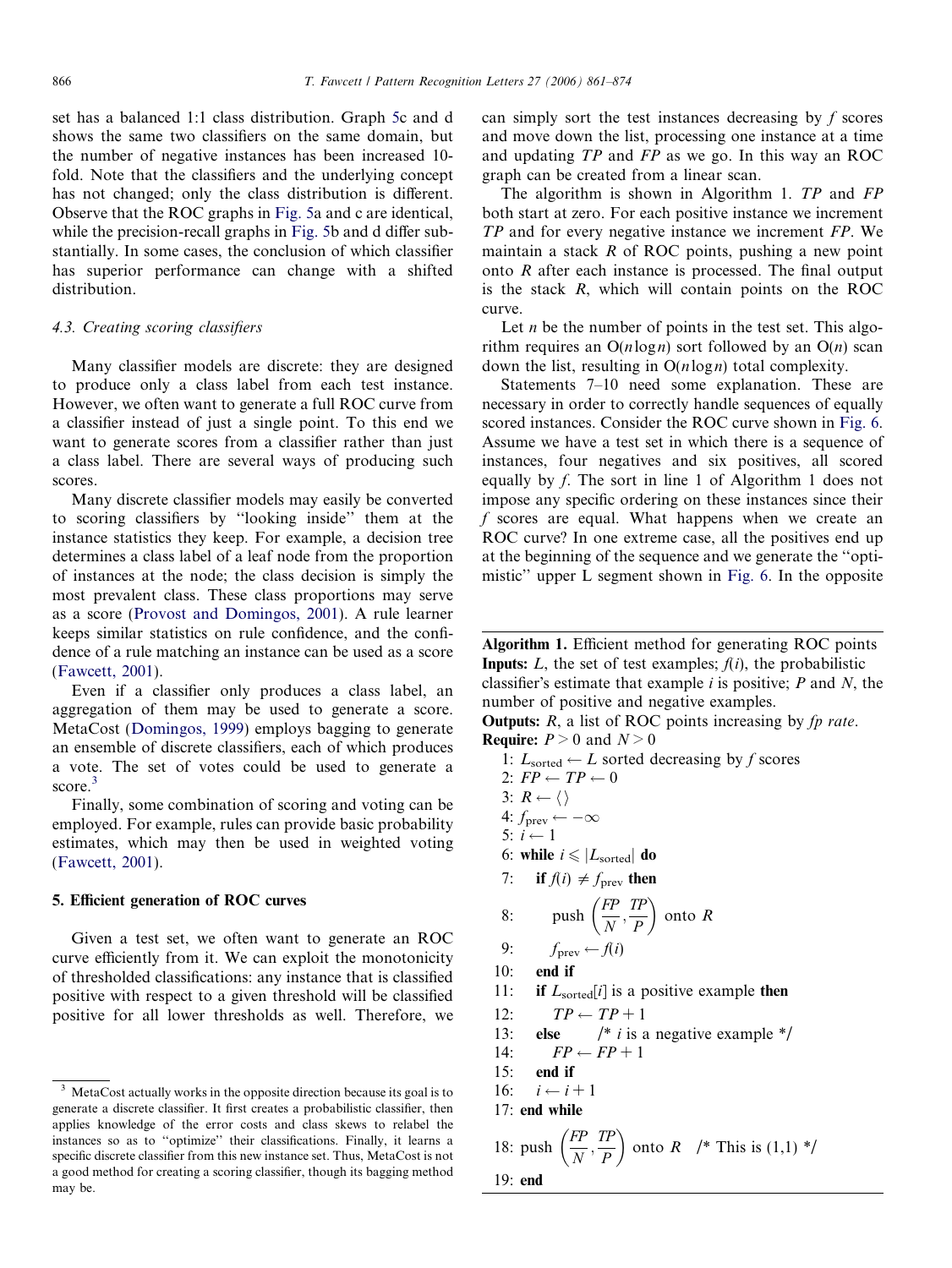<span id="page-6-0"></span>

Fig. 6. The optimistic, pessimistic and expected ROC segments resulting from a sequence of 10 equally scored instances.

extreme, all the negatives end up at the beginning of the sequence and we get the ''pessimistic'' lower L shown in Fig. 6. Any mixed ordering of the instances will give a different set of step segments within the rectangle formed by these two extremes. However, the ROC curve should represent the expected performance of the classifier, which, lacking any other information, is the average of the pessimistic and optimistic segments. This average is the diagonal of the rectangle, and can be created in the ROC curve algorithm by not emitting an ROC point until all instances of equal  $f$ values have been processed. This is what the  $f_{\text{prev}}$  variable and the if statement of line 7 accomplish.

Instances that are scored equally may seem unusual but with some classifier models they are common. For example, if we use instance counts at nodes in a decision tree to score instances, a large, high-entropy leaf node may produce many equally scored instances of both classes. If such instances are not averaged, the resulting ROC curves will be sensitive to the test set ordering, and different orderings can yield very misleading curves. This can be especially critical in calculating the area under an ROC curve, discussed in Section [7.](#page-7-0) Consider a decision tree containing a leaf node accounting for  $n$  positives and  $m$  negatives. Every instance that is classified to this leaf node will be assigned the same score. The rectangle of Fig. 6 will be of size  $\frac{nm}{PN}$ , and if these instances are not averaged this one leaf may account for errors in ROC curve area as high as  $\frac{nm}{2PN}$ .

# 6. The ROC convex hull

One advantage of ROC graphs is that they enable visualizing and organizing classifier performance without regard to class distributions or error costs. This ability becomes very important when investigating learning with skewed distributions or cost-sensitive learning. A researcher can graph the performance of a set of classifiers, and that graph will remain invariant with respect to the operating conditions (class skew and error costs). As these conditions change, the region of interest may change, but the graph itself will not.

[Provost and Fawcett \(1998, 2001\)](#page-12-0) show that a set of operating conditions may be transformed easily into a so-called *iso-performance line* in ROC space. Two points in ROC space,  $(FP_1, TP_1)$  and  $(FP_2, TP_2)$ , have the same performance if

$$
\frac{TP_2 - TP_1}{FP_2 - FP_1} = \frac{c(Y, n)p(n)}{c(N, p)p(p)} = m
$$
\n(1)

This equation defines the slope of an iso-performance line. All classifiers corresponding to points on a line of slope  $m$ have the same expected cost. Each set of class and cost distributions defines a family of iso-performance lines. Lines "more northwest" (having a larger TP-intercept) are better because they correspond to classifiers with lower expected cost. More generally, a classifier is potentially optimal if and only if it lies on the convex hull of the set of points in ROC space. The convex hull of the set of points in ROC space is called the *ROC convex hull* (ROCCH) of the corresponding set of classifiers.

[Fig. 7](#page-7-0)a shows four ROC curves (A through D) and their convex hull (labeled CH). D is not on the convex hull and is clearly sub-optimal. B is also not optimal for any conditions because it is not on the convex hull either. The convex hull is bounded only by points from curves A and C. Thus, if we are seeking optimal classification performance, classifiers B and D may be removed entirely from consideration. In addition, we may remove any discrete points from A and C that are not on the convex hull.

[Fig. 7b](#page-7-0) shows the A and C curves again with two explicit iso-performance lines,  $\alpha$  and  $\beta$ . Consider a scenario in which negatives outnumber positives by 10 to 1, but false positives and false negatives have equal cost. By Eq. (1)  $m = 10$ , and the most northwest line of slope  $m = 10$  is  $\alpha$ , tangent to classifier A, which would be the best performing classifier for these conditions.

Consider another scenario in which the positive and negative example populations are evenly balanced but a false negative is 10 times as expensive as a false positive. By Eq. (1)  $m = 1/10$ . The most northwest line of slope 1/ 10 would be line  $\beta$ , tangent to classifier C. C is the optimal classifier for these conditions.

If we wanted to generate a classifier somewhere on the convex hull between A and C, we could interpolate between the two. Section [10](#page-11-0) explains how to generate such a classifier.

This ROCCH formulation has a number of useful implications. Since only the classifiers on the convex hull are potentially optimal, no others need be retained. The operating conditions of the classifier may be translated into an iso-performance line, which in turn may be used to identify a portion of the ROCCH. As conditions change, the hull itself does not change; only the portion of interest will.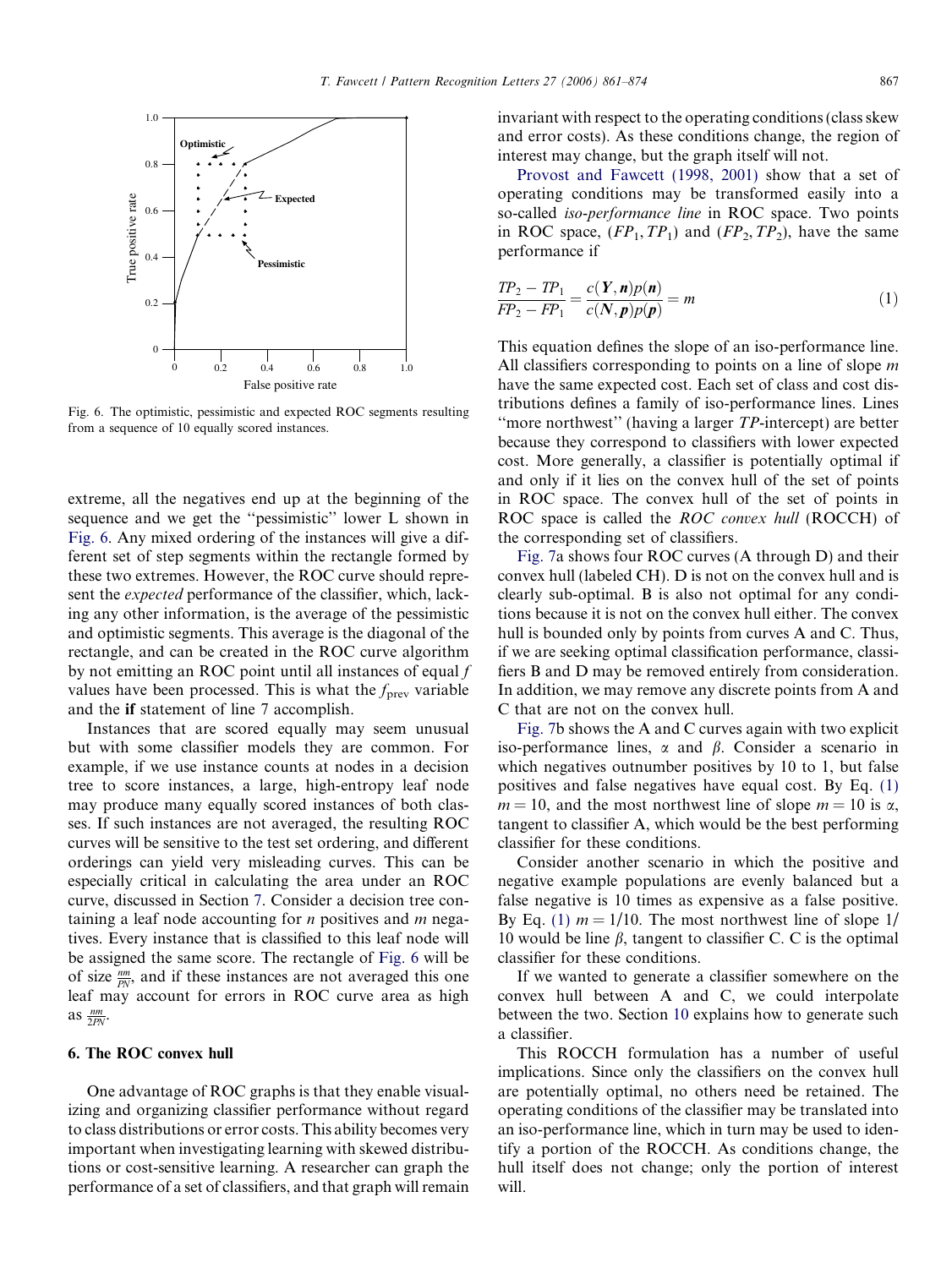<span id="page-7-0"></span>

Fig. 7. (a) The ROC convex hull identifies potentially optimal classifiers. (b) Lines  $\alpha$  and  $\beta$  show the optimal classifier under different sets of conditions.

# 7. Area under an ROC curve (AUC)

An ROC curve is a two-dimensional depiction of classifier performance. To compare classifiers we may want to reduce ROC performance to a single scalar value representing expected performance. A common method is to calculate the area under the ROC curve, abbreviated AUC [\(Bradley, 1997; Hanley and McNeil, 1982\)](#page-12-0). Since the AUC is a portion of the area of the unit square, its value will always be between 0 and 1.0. However, because random guessing produces the diagonal line between  $(0, 0)$ and (1, 1), which has an area of 0.5, no realistic classifier should have an AUC less than 0.5.

The AUC has an important statistical property: the AUC of a classifier is equivalent to the probability that the classifier will rank a randomly chosen positive instance higher than a randomly chosen negative instance. This is equivalent to the Wilcoxon test of ranks [\(Hanley and](#page-12-0) [McNeil, 1982](#page-12-0)). The AUC is also closely related to the Gini coefficient ([Breiman et al., 1984](#page-12-0)), which is twice the area between the diagonal and the ROC curve. [Hand and Till](#page-12-0) [\(2001\)](#page-12-0) point out that Gini +  $1 = 2 \times \text{AUC}$ .

Fig. 8a shows the areas under two ROC curves, A and B. Classifier B has greater area and therefore better average performance. Fig. 8b shows the area under the curve of a binary classifier A and a scoring classifier B. Classifier A represents the performance of B when B is used with a single, fixed threshold. Though the performance of the two is equal at the fixed point  $(A's$  threshold),  $A's$  performance becomes inferior to B further from this point.

It is possible for a high-AUC classifier to perform worse in a specific region of ROC space than a low-AUC classifier. Fig. 8a shows an example of this: classifier B is generally better than A except at  $FPrate > 0.6$  where A has a



Fig. 8. Two ROC graphs. The graph on the left shows the area under two ROC curves. The graph on the right shows the area under the curves of a discrete classifier (A) and a probabilistic classifier (B).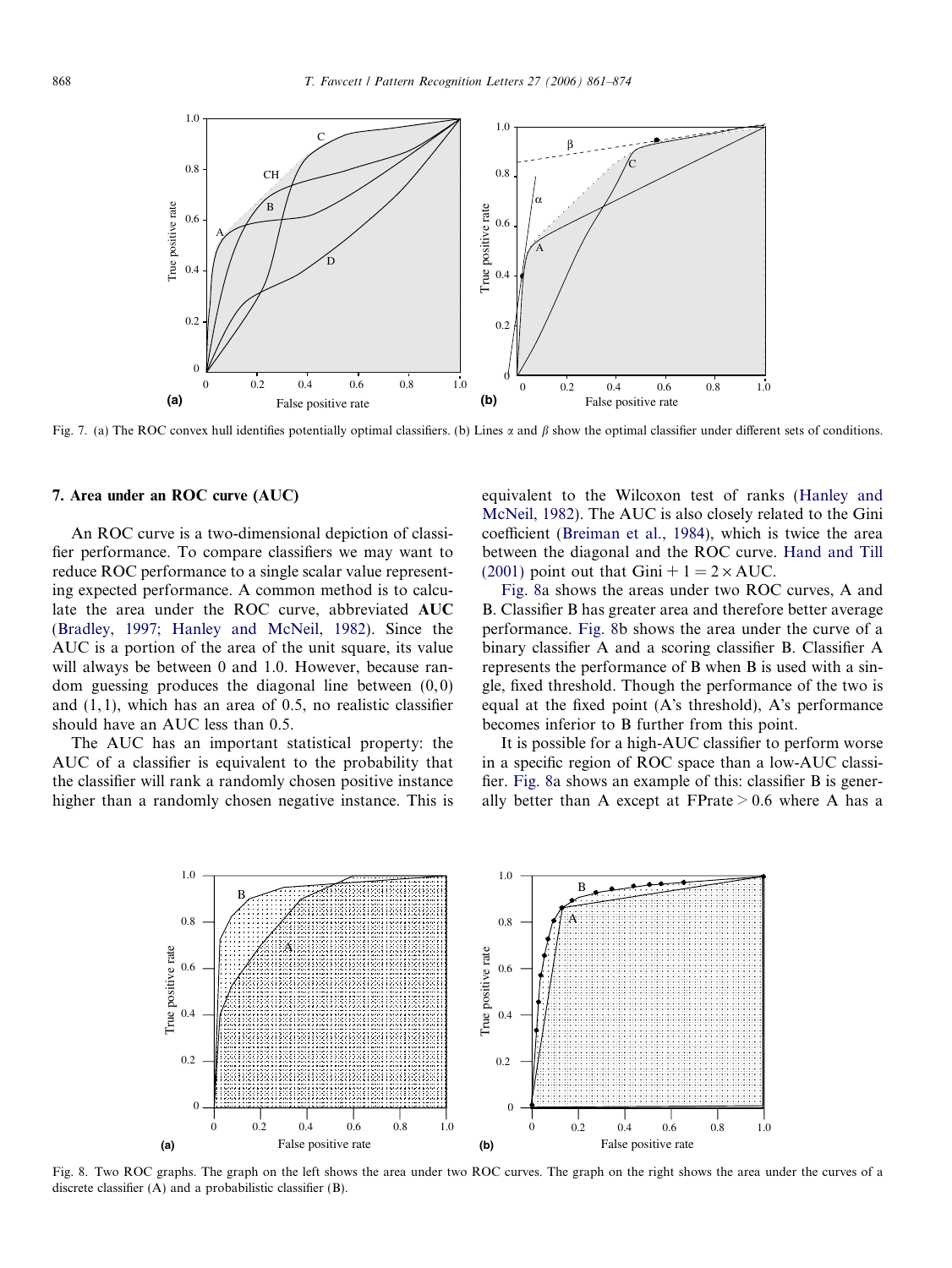Algorithm 2. Calculating the area under an ROC curve **Inputs:**  $L$ , the set of test examples;  $f(i)$ , the probabilistic classifier's estimate that example  $i$  is positive;  $P$  and  $N$ , the number of positive and negative examples. **Outputs:** A, the area under the ROC curve.

**Require:**  $P > 0$  and  $N > 0$ 

1:  $L_{\text{sorted}} \leftarrow L$  sorted decreasing by f scores 2:  $FP \leftarrow TP \leftarrow 0$ 3:  $FP_{prev} \leftarrow TP_{prev} \leftarrow 0$ 4:  $A \leftarrow 0$ 5:  $f_{\text{prev}} \leftarrow -\infty$ 6:  $i \leftarrow 1$ 7: while  $i \leqslant |L_{\text{sorted}}|$  do 8: if  $f(i) \neq f_{prev}$  then 9:  $A \leftarrow A + \text{TRAPEZOID\_AREA}(FP, FP_{prev},$  $TP, TP_{prev}$ 10:  $f_{prev} \leftarrow f(i)$ 11:  $FP_{prev} \leftarrow FP$ 12:  $TP_{prev} \leftarrow TP$ 13: end if 14: if  $i$  is a positive example then 15:  $TP \leftarrow TP + 1$ 16: **else** /\* *i* is a negative example \*/ 17:  $FP \leftarrow FP + 1$ 18: end if 19:  $i \leftarrow i + 1$ 20: end while 21:  $A \leftarrow A$  + TRAPEZOID\_AREA(N,  $FP_{prev}, N, TP_{prev}$ ) 22:  $A \leftarrow A/(P \times N)$  /\* scale from  $P \times N$  onto the unit square \*/ 23: end 1: function TRAPEZOID\_AREA $(X1, X2, Y1, Y2)$ 2: Base  $\leftarrow$   $|X1 - X2|$ 3: Height<sub>avg</sub>  $\leftarrow (Y1 + Y2)/2$ 4: return  $Base \times Height_{\text{avg}}$ 5: end function

slight advantage. But in practice the AUC performs very well and is often used when a general measure of predictiveness is desired.

The AUC may be computed easily using a small modification of algorithm 1, shown in Algorithm 2. Instead of collecting ROC points, the algorithm adds successive areas of trapezoids to A. Trapezoids are used rather than rectangles in order to average the effect between points, as illustrated in [Fig. 6.](#page-6-0) Finally, the algorithm divides  $A$  by the total possible area to scale the value to the unit square.

## 8. Averaging ROC curves

Although ROC curves may be used to evaluate classifiers, care should be taken when using them to make conclusions about classifier superiority. Some researchers have assumed that an ROC graph may be used to select the best classifiers simply by graphing them in ROC space and seeing which ones dominate. This is misleading; it is analogous to taking the maximum of a set of accuracy figures from a single test set. Without a measure of variance we cannot compare the classifiers.

Averaging ROC curves is easy if the original instances are available. Given test sets  $T_1, T_2, \ldots, T_n$ , generated from cross-validation or the bootstrap method, we can simply merge sort the instances together by their assigned scores into one large test set  $T_M$ . We then run an ROC curve generation algorithm such as algorithm 1 on  $T<sub>M</sub>$  and plot the result. However, the primary reason for using multiple test sets is to derive a measure of variance, which this simple merging does not provide. We need a more sophisticated method that samples individual curves at different points and averages the samples.

ROC space is two-dimensional, and any average is necessarily one-dimensional. ROC curves can be projected onto a single dimension and averaged conventionally, but this leads to the question of whether the projection is appropriate, or more precisely, whether it preserves characteristics of interest. The answer depends upon the reason for averaging the curves. This section presents two methods for averaging ROC curves: vertical and threshold averaging.

[Fig. 9](#page-9-0)a shows five ROC curves to be averaged. Each contains a thousand points and has some concavities. [Fig. 9](#page-9-0)b shows the curve formed by merging the five test sets and computing their combined ROC curve. [Fig. 9c](#page-9-0) and d shows average curves formed by sampling the five individual ROC curves. The error bars are 95% confidence intervals.

# 8.1. Vertical averaging

Vertical averaging takes vertical samples of the ROC curves for fixed FP rates and averages the corresponding TP rates. Such averaging is appropriate when the FP rate can indeed be fixed by the researcher, or when a single-dimensional measure of variation is desired. [Pro](#page-12-0)[vost et al. \(1998\)](#page-12-0) used this method in their work of averaging ROC curves of a classifier for k-fold crossvalidation.

In this method each ROC curve is treated as a function,  $R_i$ , such that tp rate =  $R_i$  (fp rate). This is done by choosing the maximum  $tp$  rate for each  $fp$  rate and interpolating between points when necessary. The averaged ROC curve is the function  $\hat{R}(fp \ rate) = \text{mean}[R_i(fp \ rate)]$ . To plot an average ROC curve we can sample from  $\ddot{R}$  at points regularly spaced along the *fp rate*-axis. Confidence intervals of the mean of tp rate are computed using the common assumption of a binomial distribution.

Algorithm 3 computes this vertical average of a set of ROC points. It leaves the means in the array TPavg.

Several extensions have been left out of this algorithm for clarity. The algorithm may easily be extended to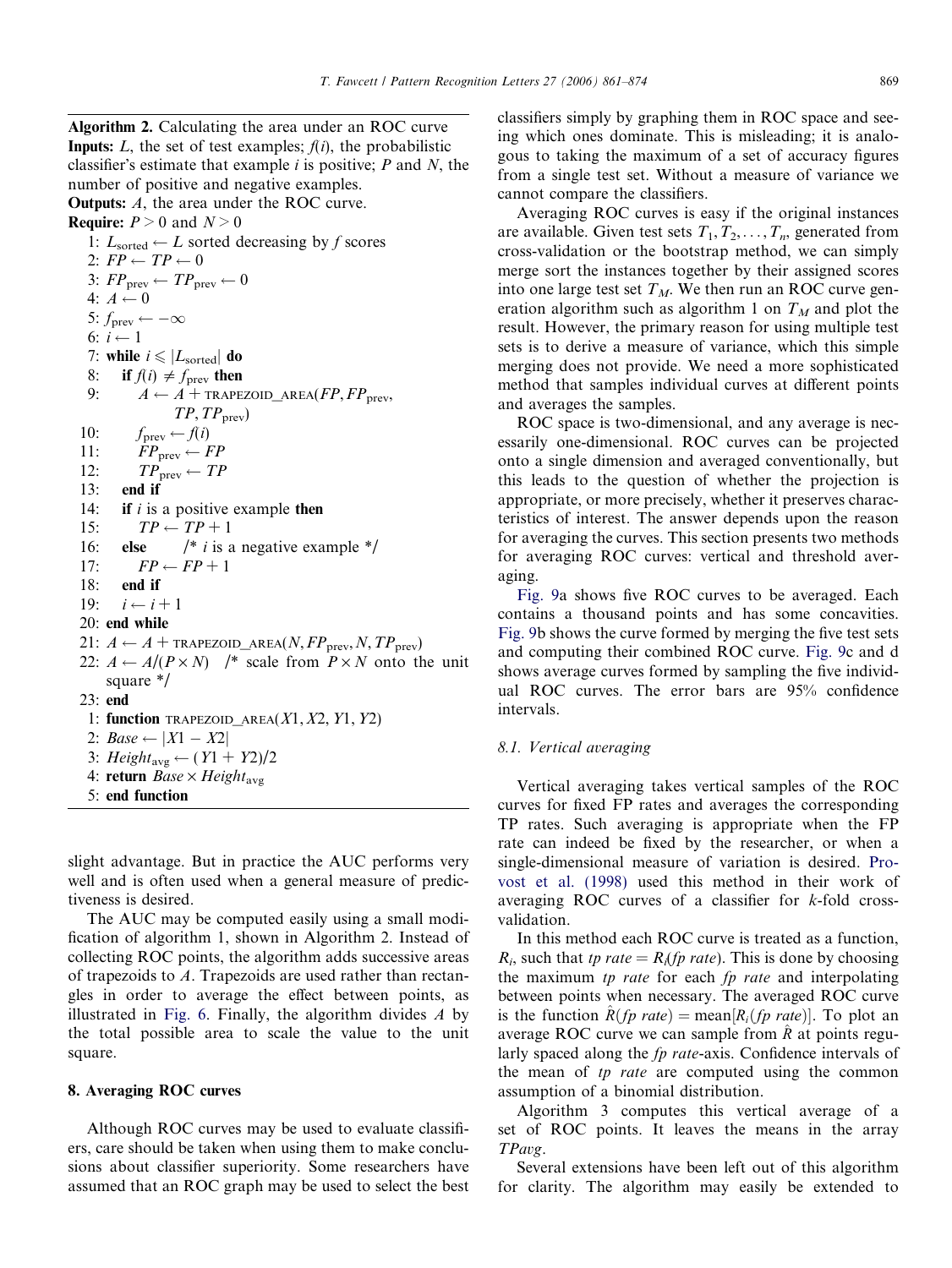<span id="page-9-0"></span>

Fig. 9. ROC curve averaging. (a) ROC curves of five instance samples, (b) ROC curve formed by merging the five samples, (c) the curves of a averaged vertically and (d) the curves of a averaged by threshold.

compute standard deviations of the samples in order to draw confidence bars. Also, the function TP\_FOR\_FP may be optimized somewhat. Because it is only called on monotonically increasing values of FP, it need not scan each ROC array from the beginning every time; it could keep a record of the last point seen and initialize i from this array.

Fig. 9c shows the vertical average of the five curves in Fig. 9a. The vertical bars on the curve show the 95% confidence region of the ROC mean. For this average curve, the curves were sampled at FP rates from 0 through 1 by 0.1. It is possible to sample curves much more finely but the confidence bars may become difficult to read.

### 8.2. Threshold averaging

Vertical averaging has the advantage that averages are made of a single dependent variable, the true positive rate, which simplifies computing confidence intervals. However, [Holte \(2002\)](#page-12-0) has pointed out that the independent variable, false positive rate, is often not under the direct control of the researcher. It may be preferable to average ROC points using an independent variable whose value can be controlled directly, such as the threshold on the classifier scores.

Threshold averaging accomplishes this. Instead of sampling points based on their positions in ROC space, as vertical averaging does, it samples based on the thresholds that produced these points. The method must generate a set of thresholds to sample, then for each threshold it finds the corresponding point of each ROC curve and averages them.

Algorithm 4 shows the basic method for doing this. It generates an array T of classifier scores which are sorted from largest to smallest and used as the set of thresholds. These thresholds are sampled at fixed intervals determined by samples, the number of samples desired. For a given threshold, the algorithm selects from each ROC curve the point of greatest score less than or equal to the threshold.<sup>4</sup> These points are then averaged separately along their X and Y axes, with the center point returned in the Avg array.

Fig. 9d shows the result of averaging the five curves of Fig. 9a by thresholds. The resulting curve has average points and confidence bars in the X and Y directions. The bars shown are at the 95% confidence level.

There are some minor limitations of threshold averaging with respect to vertical averaging. To perform threshold averaging we need the classifier score assigned to each point. Also, Section [4.1](#page-2-0) pointed out that classifier scores

<sup>4</sup> We assume the ROC points have been generated by an algorithm like 1 that deals correctly with equally scored instances.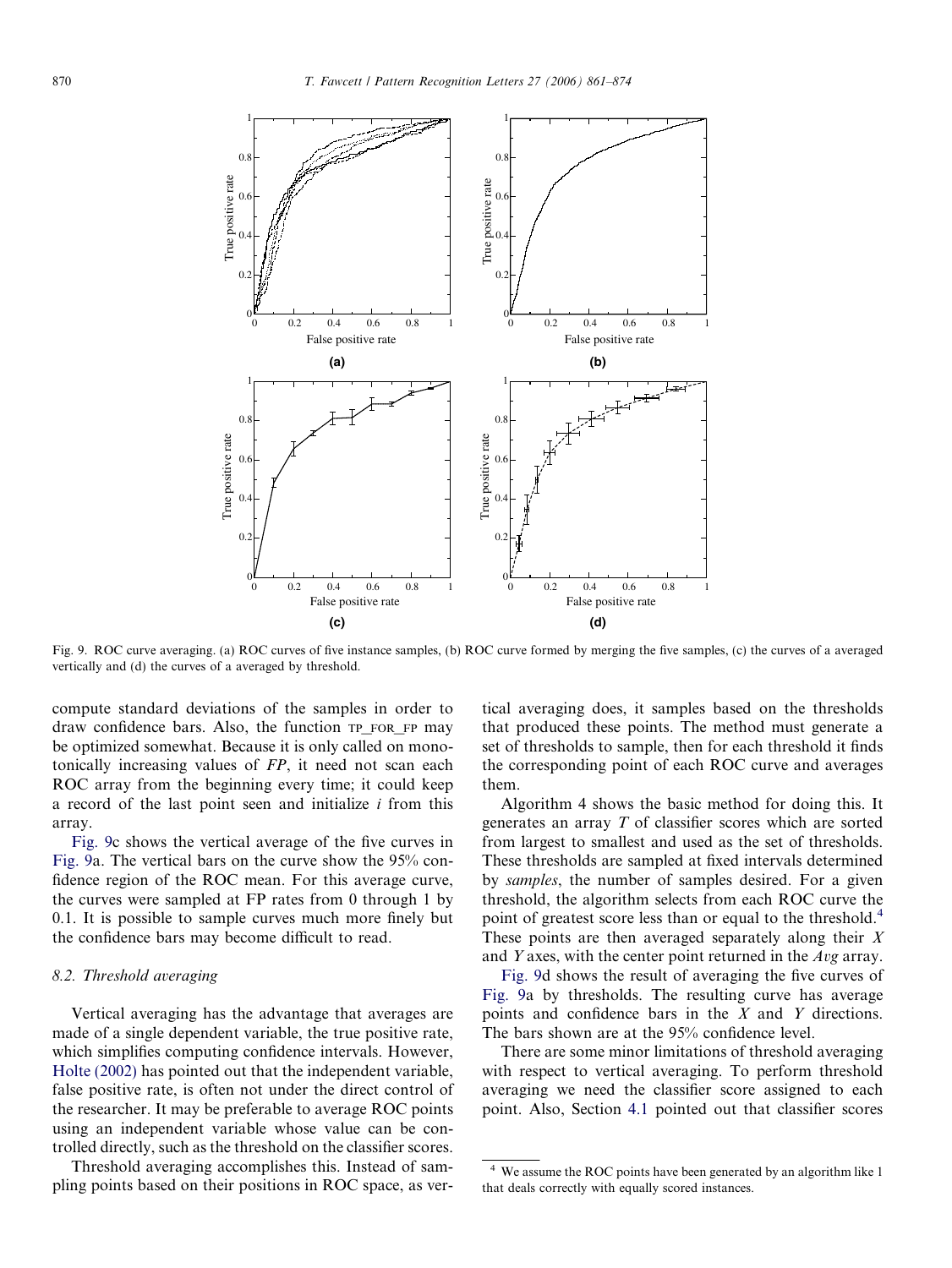Algorithm 3. Vertical averaging of ROC curves Inputs: samples, the number of FP samples; nrocs, the number of ROC curves to be sampled, *ROCS[nrocs*], an array of nrocs ROC curves; npts[m], the number of points in ROC curve m. Each ROC point is a structure of two members, the rates *fpr* and *tpr*.

**Output:** Array *tpravg*[samples  $+ 1$ ], containing the vertical averages.

1:  $s \leftarrow 1$ 2: for  $fpr_{\text{sample}} = 0$  to 1 by 1/samples do 3: tprsum  $\leftarrow$  0 4: for  $i = 1$  to nrocs do 5: tprsum  $\leftarrow$  tprsum + TPR\_FOR\_FPR(fpr<sub>sample</sub>)  $ROCS[i], npts[i]$ 6: end for 7:  $tpravg[s] \leftarrow trpsum/nrocs$ 8:  $s \leftarrow s + 1$ 9: end for 10: end 1: function  $TPR_FOR_FPR(fpr_{sample}, ROC,npts)$ 2:  $i \leftarrow 1$ 3: while  $i \leq npts$  and  $ROC[i+1].fpr \leq fpr_{sample}$  do 4:  $i \leftarrow i + 1$ 5: end while 6: if  $ROC[i].fpr = fpr_{sample}$  then 7: return ROC[i].tpr 8: else 9: return INTERPOLATE( $ROC[i], ROC[i+1],fpr_{\text{sample}}$ ) 10: end if 11: end function 1: function INTERPOLATE(ROCP1, ROCP2, X) 2: slope =  $(ROCP2.tpr - ROCP1.tpr)/(ROCP2.fpr -$ ROCP1.fpr) 3: return  $ROCP1.$ tpr + slope  $(X - ROCP1.$ fpr) 4: end function

should not be compared across model classes. Because of this, ROC curves averaged from different model classes may be misleading because the scores may be incommensurate.

Finally, [Macskassy and Provost \(2004\)](#page-12-0) have investigated different techniques for generating confidence bands for ROC curves. They investigate confidence intervals from vertical and threshold averaging, as well as three methods from the medical field for generating bands (simultaneous join confidence regions, Working-Hotelling based bands, and fixed-width confidence bands). The reader is referred to their paper for a much more detailed discussion of the techniques, their assumptions, and empirical studies.

# 9. Decision problems with more than two classes

Discussions up to this point have dealt with only two classes, and much of the ROC literature maintains this assumption. ROC analysis is commonly employed in med-

| Algorithm 4. Threshold averaging of ROC curves                                 |
|--------------------------------------------------------------------------------|
| Inputs: samples, the number of threshold samples; nrocs,                       |
| the number of ROC curves to be sampled; ROCS[nrocs], an                        |
| array of <i>nrocs</i> ROC curves sorted by score; <i>npts[m]</i> , the         |
| number of points in ROC curve m. Each ROC point is a                           |
| structure of three members, <i>fpr</i> , <i>tpr</i> and score.                 |
| <b>Output:</b> $Avg[samples + 1]$ , an array of $(X, Y)$ points                |
| constituting the average ROC curve.                                            |
| <b>Require:</b> samples $> 1$                                                  |
| 1: initialize array $T$ to contain all scores of all ROC                       |
| points                                                                         |
| 2: sort $T$ in descending order                                                |
| $3: s \leftarrow 1$                                                            |
| 4: for tidx = 1 to length(T) by int(length(T)/samples) do                      |
| 5:<br>$fprsum \leftarrow 0$                                                    |
| tprsum $\leftarrow 0$<br>6:                                                    |
| 7:<br>for $i = 1$ to nrocs do                                                  |
| 8:<br>$p \leftarrow \text{ROC\_POINT\_AT\_THRESHOLD}(ROCS[i], \text{npts}[i],$ |
| T[tidx]                                                                        |
| 9:<br>$fprsum \leftarrow fprsum + p.fpr$                                       |
| 10:<br>$tprsum \leftarrow trrsum + p. tpr$                                     |
| end for<br>11:                                                                 |
| $Avg[s] \leftarrow (fprsum/nrocs, trsum/nrocs)$<br>12:                         |
| 13:<br>$s \leftarrow s + 1$                                                    |
| 14: end for                                                                    |
| $15:$ end                                                                      |
| 1: function ROC_POINT_AT_THRESHOLD(ROC, npts, thresh)                          |
| 2: $i \leftarrow 1$                                                            |
| 3: while $i \leq npts$ and $ROC[i]$ . score > thresh do                        |
| $i \leftarrow i+1$<br>4:                                                       |
| 5: end while                                                                   |
| 6: return $ROC[i]$                                                             |
| 7: end function                                                                |

ical decision making in which two-class diagnostic problems—presence or absence of an abnormal condition are common. The two axes represent tradeoffs between errors (false positives) and benefits (true positives) that a classifier makes between two classes. Much of the analysis is straightforward because of the symmetry that exists in the two-class problem. The resulting performance can be graphed in two dimensions, which is easy to visualize.

## 9.1. Multi-class ROC graphs

With more than two classes the situation becomes much more complex if the entire space is to be managed. With  $n$ classes the confusion matrix becomes an  $n \times n$  matrix containing the  $n$  correct classifications (the major diagonal entries) and  $n^2 - n$  possible errors (the off-diagonal entries). Instead of managing trade-offs between TP and FP, we have *n* benefits and  $n^2 - n$  errors. With only three classes, the surface becomes a  $3^2 - 3 = 6$ -dimensional polytope. [Lane \(2000\)](#page-12-0) has outlined the issues involved and the prospects for addressing them. [Srinivasan \(1999\)](#page-12-0) has shown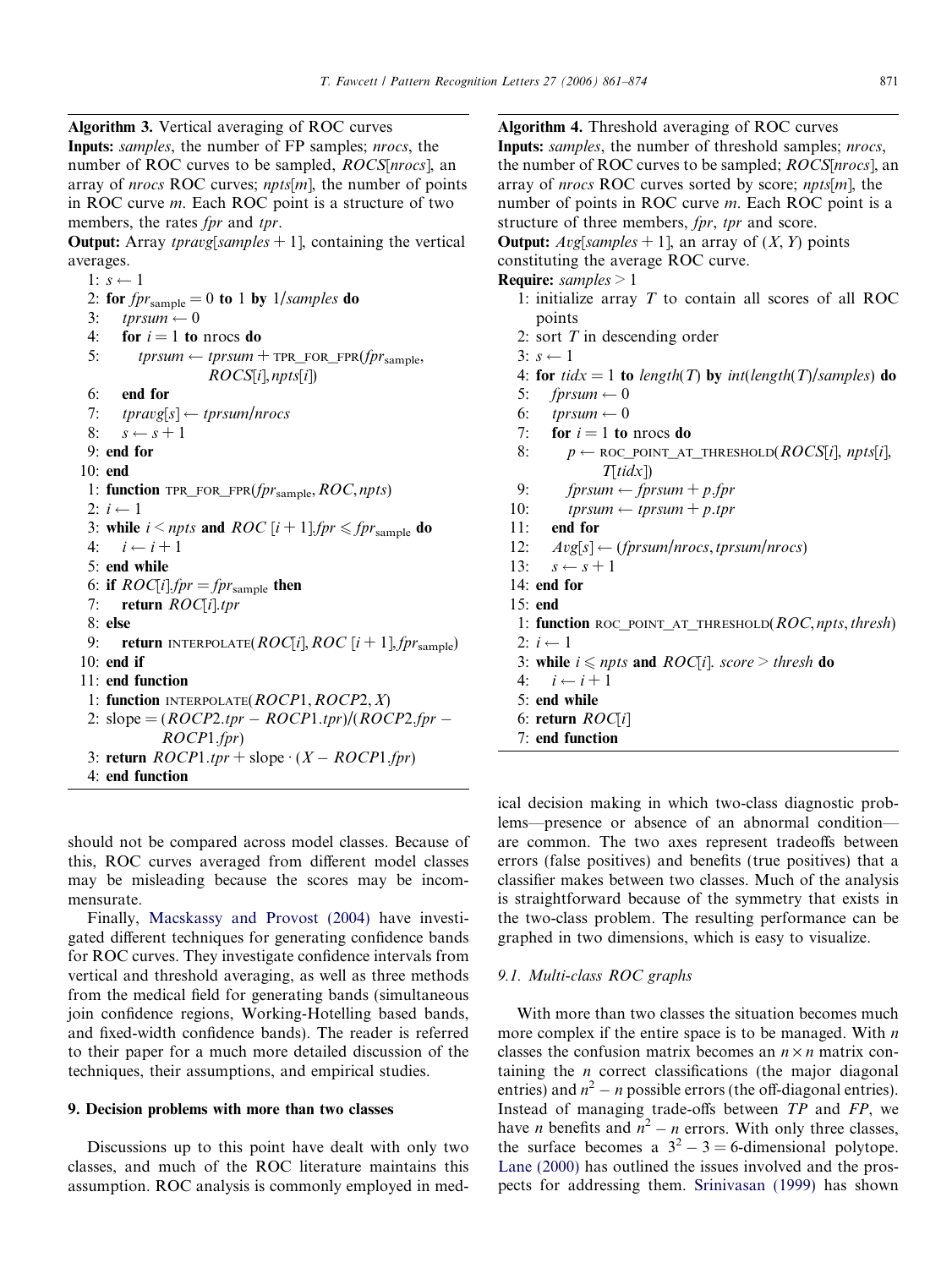<span id="page-11-0"></span>that the analysis behind the ROC convex hull extends to multiple classes and multi-dimensional convex hulls.

One method for handling *n* classes is to produce *n* different ROC graphs, one for each class. Call this the class reference formulation. Specifically, if  $C$  is the set of all classes. ROC graph *i* plots the classification performance using class  $c_i$  as the positive class and all other classes as the negative class, i.e.

$$
P_i = c_i \tag{2}
$$

 $N_i = \begin{pmatrix} \end{pmatrix}$ j≠i  $c_j \in C$  (3)

While this is a convenient formulation, it compromises one of the attractions of ROC graphs, namely that they are insensitive to class skew (see Section [4.2\)](#page-3-0). Because each  $N_i$  comprises the union of  $n - 1$  classes, changes in prevalence within these classes may alter the  $c_i$ 's ROC graph. For example, assume that some class  $c_k \in N$  is particularly easy to identify. A classifier for class  $c_i$ ,  $i \neq k$  may exploit some characteristic of  $c_k$  in order to produce low scores for  $c_k$  instances. Increasing the prevalence of  $c_k$  might alter the performance of the classifier, and would be tantamount to changing the target concept by increasing the prevalence of one of its disjuncts. This in turn would alter the ROC curve. However, with this caveat, this method can work well in practice and provide reasonable flexibility in evaluation.

# 9.2. Multi-class AUC

The AUC is a measure of the discriminability of a pair of classes. In a two-class problem, the AUC is a single scalar value, but a multi-class problem introduces the issue of combining multiple pairwise discriminability values. The reader is referred to [Hand and Till](#page-12-0)'s (2001) article for an excellent discussion of these issues.

One approach to calculating multi-class AUCs was taken by [Provost and Domingos \(2001\)](#page-12-0) in their work on probability estimation trees. They calculated AUCs for multi-class problems by generating each class reference ROC curve in turn, measuring the area under the curve, then summing the AUCs weighted by the reference class's prevalence in the data. More precisely, they define

$$
AUC_{total} = \sum_{c_i \in C} AUC(c_i) \cdot p(c_i)
$$

where  $AUC(c_i)$  is the area under the class reference ROC curve for  $c_i$ , as in Eq. (3). This definition requires only  $|C|$ AUC calculations, so its overall complexity is  $O(|C|n \log n)$ .

The advantage of Provost and Domingos's AUC formulation is that  $AUC_{total}$  is generated directly from class reference ROC curves, and these curves can be generated and visualized easily. The disadvantage is that the class reference ROC is sensitive to class distributions and error costs, so this formulation of  $AUC_{total}$  is as well.

[Hand and Till \(2001\)](#page-12-0) take a different approach in their derivation of a multi-class generalization of the AUC. They

desired a measure that is insensitive to class distribution and error costs. The derivation is too detailed to summarize here, but it is based upon the fact that the AUC is equivalent to the probability that the classifier will rank a randomly chosen positive instance higher than a randomly chosen negative instance. From this probabilistic form, they derive a formulation that measures the unweighted pairwise discriminability of classes. Their measure, which they call M, is equivalent to:

$$
AUC_{\text{total}} = \frac{2}{|C|(|C|-1)} \sum_{\{c_i, c_j\} \in C} AUC(c_i, c_j)
$$

where *n* is the number of classes and  $AUC(c_i, c_i)$  is the area under the two-class ROC curve involving classes  $c_i$  and  $c_i$ . The summation is calculated over all pairs of distinct classes, irrespective of order. There are  $|C|(|C|-1)/2$ such pairs, so the time complexity of their measure is  $O(|C|^2 n \log n)$ . While Hand and Till's formulation is well justified and is insensitive to changes in class distribution, there is no easy way to visualize the surface whose area is being calculated.

## 10. Interpolating classifiers

Sometimes the performance desired of a classifier is not exactly produced by any available classifier, but lies between two available classifiers. The desired performance can be obtained by sampling the decisions of each classifier. The sampling ratio will determine where the resulting classification performance lies.

For a concrete example, consider the decision problem of the CoIL Challenge 2000 [\(van der Putten and Someren,](#page-13-0) [2000\)](#page-13-0). In this challenge there is a set of 4000 clients to whom we wish to market a new insurance policy. Our budget dictates that we can afford to market to only 800 of them, so we want to select the 800 who are most likely to respond to the offer. The expected class prior of responders is 6%, so within the population of 4000 we expect to have 240 responders (positives) and 3760 non-responders (negatives).

Assume we have generated two classifiers, A and B, which score clients by the probability they will buy the policy. In ROC space A lies at  $(0.1, 0.2)$  and B lies at (0.25, 0.6), as shown in [Fig. 10.](#page-12-0) We want to market to exactly 800 people so our solution constraint is fp rate  $\times$  3760 + tp rate  $\times$  240 = 800. If we use A we expect  $0.1 \times 3760 + 0.2 \times 240 = 424$  candidates, which is too few. If we use B we expect  $0.25 \times 3760 + 0.6 \times 240 = 1084$ candidates, which is too many. We want a classifier between A and B.

The solution constraint is shown as a dashed line in [Fig. 10](#page-12-0). It intersects the line between A and B at C, approximately (0.18, 0.42). A classifier at point C would give the performance we desire and we can achieve it using linear interpolation. Calculate  $k$  as the proportional distance that C lies on the line between A and B: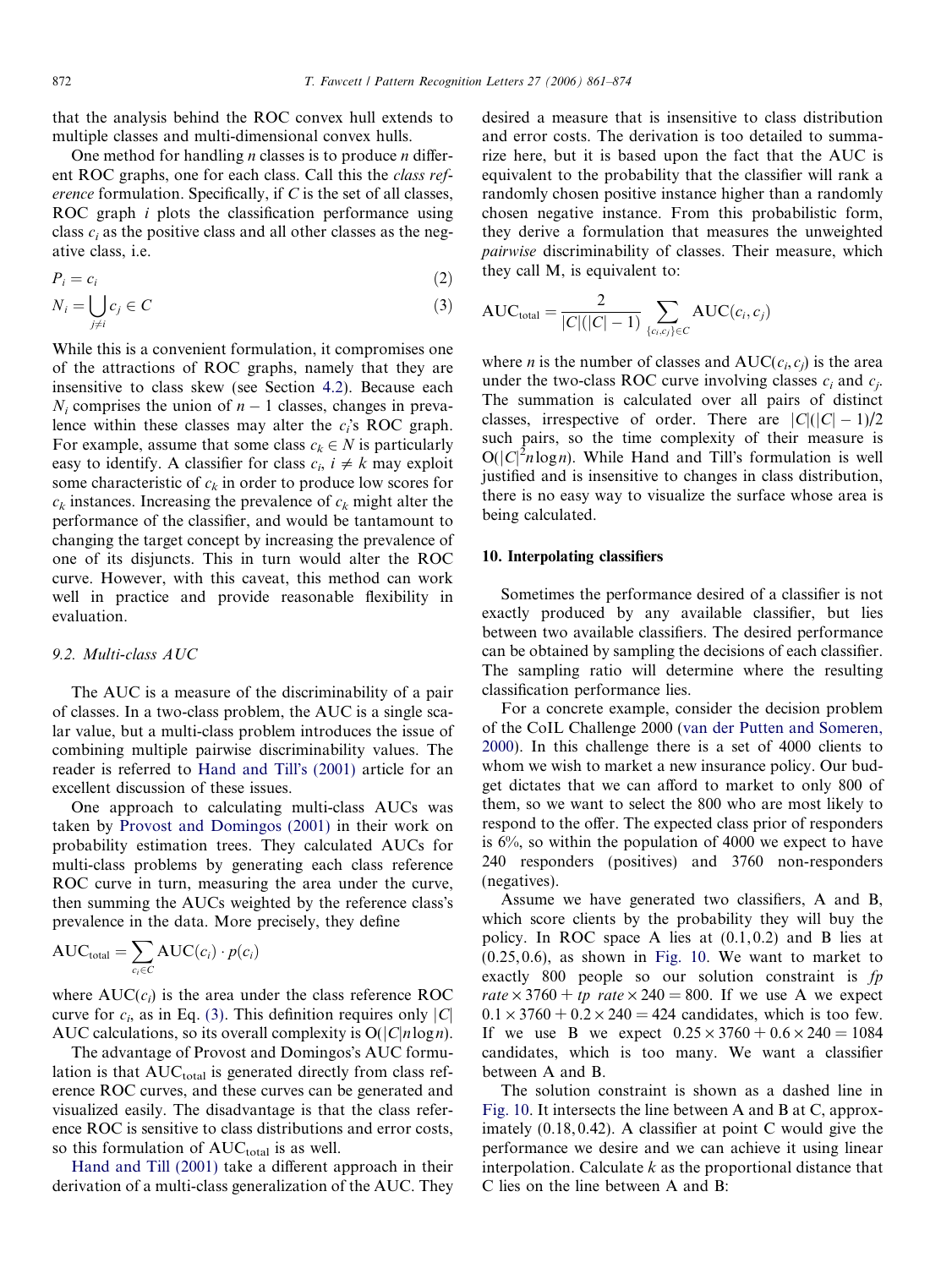<span id="page-12-0"></span>

Fig. 10. Interpolating classifiers.

$$
k = \frac{0.18 - 0.1}{0.25 - 0.1} \approx 0.53
$$

Therefore, if we sample B's decisions at a rate of 0.53 and A's decisions at a rate of  $1 - 0.53 = 0.47$  we should attain C's performance. In practice this fractional sampling can be done by randomly sampling decisions from each: for each instance, generate a random number between zero and one. If the random number is greater than  $k$ , apply classifier A to the instance and report its decision, else pass the instance to B.

# 11. Conclusion

ROC graphs are a very useful tool for visualizing and evaluating classifiers. They are able to provide a richer measure of classification performance than scalar measures such as accuracy, error rate or error cost. Because they decouple classifier performance from class skew and error costs, they have advantages over other evaluation measures such as precision-recall graphs and lift curves. However, as with any evaluation metric, using them wisely requires knowing their characteristics and limitations. It is hoped that this article advances the general knowledge about ROC graphs and helps to promote better evaluation practices in the pattern recognition community.

#### References

- Bradley, A.P., 1997. The use of the area under the ROC curve in the evaluation of machine learning algorithms. Pattern Recogn. 30 (7), 1145–1159.
- Breiman, L., Friedman, J., Olshen, R., Stone, C., 1984. Classification and Regression Trees. Wadsworth International Group, Belmont, CA.
- Clearwater, S., Stern, E., 1991. A rule-learning program in high energy physics event classification. Comput. Phys. Commun. 67, 159–182.
- Domingos, P., 1999. MetaCost: A general method for making classifiers cost-sensitive. In: Proc. Fifth ACM SIGKDD Internat. Conf. on Knowledge Discovery and Data Mining, pp. 155–164.
- Egan, J.P., 1975. Signal detection theory and ROC analysis, Series in Cognition and Perception. Academic Press, New York.
- Fawcett, T., 2001. Using rule sets to maximize ROC performance. In: Proc. IEEE Internat. Conf. on Data Mining (ICDM-2001), pp. 131– 138.
- Fawcett, T., Provost, F., 1996. Combining data mining and machine learning for effective user profiling. In: Simoudis, E., Han, J., Fayyad, U. (Eds.), Proc. Second Internat. Conf. on Knowledge Discovery and Data Mining. AAAI Press, Menlo Park, CA, pp. 8–13.
- Fawcett, T., Provost, F., 1997. Adaptive fraud detection. Data Mining and Knowledge Discovery 1 (3), 291–316.
- Flach, P., Wu, S., 2003. Repairing concavities in ROC curves. In: Proc. 2003 UK Workshop on Computational Intelligence. University of Bristol, pp. 38–44.
- Forman, G., 2002. A method for discovering the insignificance of one's best classifier and the unlearnability of a classification task. In: Lavrac, N., Motoda, H., Fawcett, T. (Eds.), Proc. First Internat. Workshop on Data Mining Lessons Learned (DMLL-2002). Available from: [http://](http://www.purl.org/NET/tfawcett/DMLL-2002/Forman.pdf) [www.purl.org/NET/tfawcett/DMLL-2002/Forman.pdf](http://www.purl.org/NET/tfawcett/DMLL-2002/Forman.pdf).
- Hand, D.J., Till, R.J., 2001. A simple generalization of the area under the ROC curve to multiple class classification problems. Mach. Learning 45 (2), 171–186.
- Hanley, J.A., McNeil, B.J., 1982. The meaning and use of the area under a receiver operating characteristic (ROC) curve. Radiology 143, 29– 36.
- Holte, R., 2002. Personal communication.
- Kubat, M., Holte, R.C., Matwin, S., 1998. Machine learning for the detection of oil spills in satellite radar images. Machine Learning 30 (2–3), 195–215.
- Lane, T., 2000. Extensions of ROC analysis to multi-class domains. In: Dietterich, T., Margineantu, D., Provost, F., Turney, P. (Eds.), ICML-2000 Workshop on Cost-Sensitive Learning.
- Lewis, D., 1990. Representation quality in text classification: An introduction and experiment. In: Proc. Workshop on Speech and Natural Language. Morgan Kaufmann, Hidden Valley, PA, pp. 288– 295.
- Lewis, D., 1991. Evaluating text categorization. In: Proc. Speech and Natural Language Workshop. Morgan Kaufmann, pp. 312–318.
- Macskassy, S., Provost, F., 2004. Confidence bands for ROC curves: Methods and an empirical study. In: Proc. First Workshop on ROC Analysis in AI (ROCAI-04).
- Provost, F., Domingos, P., 2001. Well-trained PETs: Improving probability estimation trees, CeDER Working Paper #IS-00-04, Stern School of Business, New York University, NY, NY 10012.
- Provost, F., Fawcett, T., 1997. Analysis and visualization of classifier performance: Comparison under imprecise class and cost distributions. In: Proc. Third Internat. Conf. on Knowledge Discovery and Data Mining (KDD-97). AAAI Press, Menlo Park, CA, pp. 43–48.
- Provost, F., Fawcett, T., 1998. Robust classification systems for imprecise environments. In: Proc. AAAI-98. AAAI Press, Menlo Park, CA, pp. 706-713. Available from: [<http://www.purl.org/NET/tfawcett/](http://www.purl.org/NET/tfawcett/papers/aaai98-dist.ps.gz) [papers/aaai98-dist.ps.gz>](http://www.purl.org/NET/tfawcett/papers/aaai98-dist.ps.gz).
- Provost, F., Fawcett, T., 2001. Robust classification for imprecise environments. Mach. Learning 42 (3), 203–231.
- Provost, F., Fawcett, T., Kohavi, R., 1998. The case against accuracy estimation for comparing induction algorithms. In: Shavlik, J. (Ed.), Proc. ICML-98. Morgan Kaufmann, San Francisco, CA, pp. 445–453. Available from: [<http://www.purl.org/NET/tfawcett/papers/ICML98](http://www.purl.org/NET/tfawcett/papers/ICML98-final.ps.gz) [final.ps.gz>](http://www.purl.org/NET/tfawcett/papers/ICML98-final.ps.gz).
- Saitta, L., Neri, F., 1998. Learning in the "real world". Mach. Learning 30, 133–163.
- Spackman, K.A., 1989. Signal detection theory: Valuable tools for evaluating inductive learning. In: Proc. Sixth Internat. Workshop on Machine Learning. Morgan Kaufman, San Mateo, CA, pp. 160–163.
- Srinivasan, A., 1999. Note on the location of optimal classifiers in ndimensional ROC space. Technical Report PRG-TR-2-99, Oxford University Computing Laboratory, Oxford, England. Available from: <<http://citeseer.nj.nec.com/srinivasan99note.html>>.
- Swets, J., 1988. Measuring the accuracy of diagnostic systems. Science 240, 1285–1293.